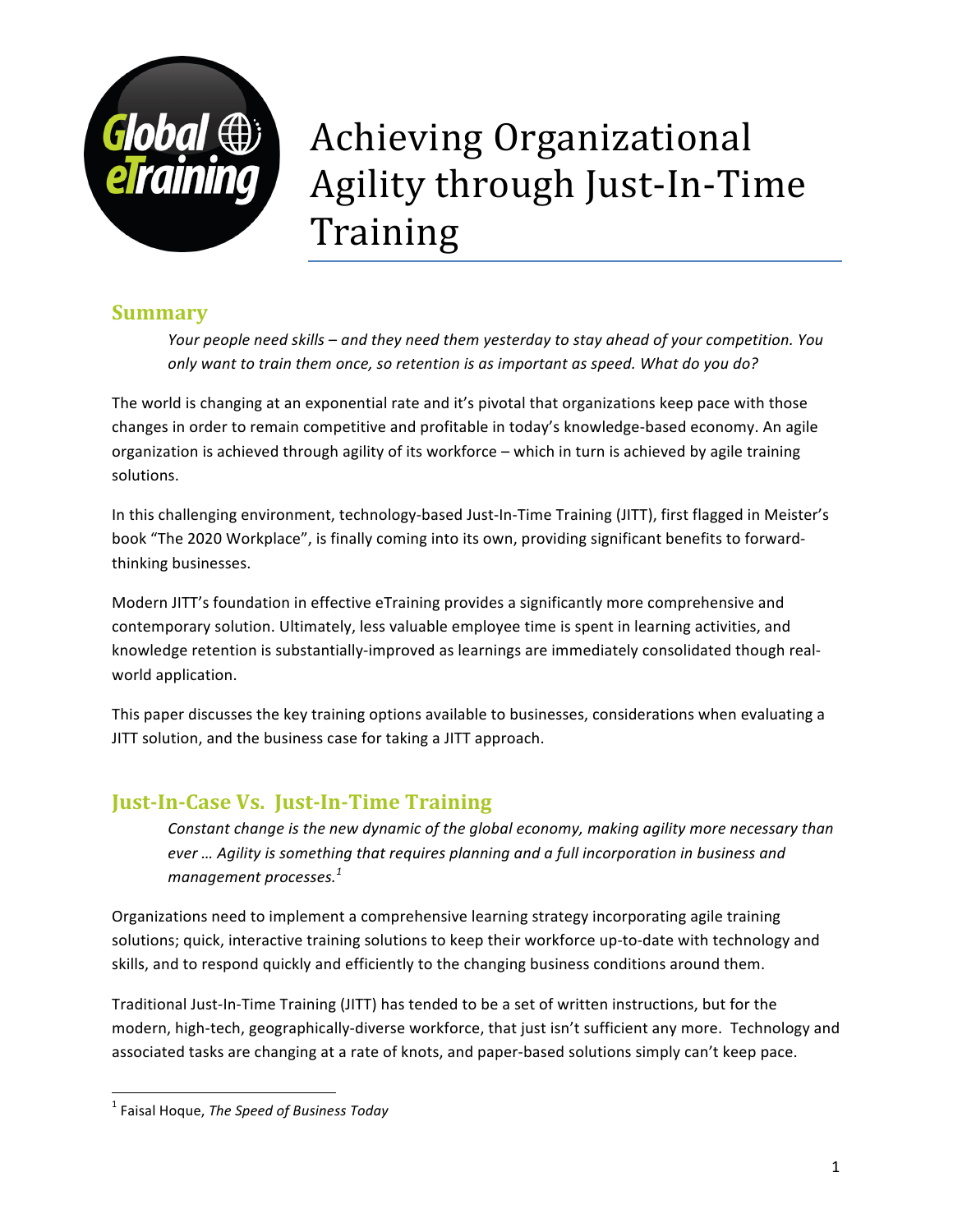To respond to changes in their environment, firms must facilitate learning from various processes. This learning must operate at different levels and within different areas of the firm and should be based on recurrent sense-and-respond cycles.<sup>2</sup>

A number of Fortune 500 companies have started their own universities - think McDonald's "Hamburger University" and the aptly-named Deloitte University  $-$  to provide a more responsive and highly-customised solution than available through the usual tertiary education channels.

But building your own university isn't necessarily financially viable for a majority of businesses, and sometimes employees need to acquire skills more urgently than a traditional training course allows.

"What companies like is just-in-time learning that gives somebody a skill they need at the time they need it. What traditional universities do to a large extent is just-in-case learning."<sup>3</sup>

#### **In-Person Training**

The least agile option available, traditional in-person training methods tend to be slow to respond to organizational and technological changes, and have limited effectiveness. In addition, a custom course may take months to develop and then weeks to implement, as trainers travel around the country to deliver in-person training to groups of people in geographically dispersed offices.

Productivity is reduced during the training delivery, and if it's not timed to align with exactly when they will need the new skills, knowledge retention is poor. In fact, although researchers are yet to settle on an agreed figure, it's estimated that up to 90% of learned information is forgotten within a month, with a majority of that information lost in the first couple of days.<sup>4</sup>

Alternatively, if it's too late after the skills were initially needed, workarounds and informal learnings may already being in place that render the training session redundant. Not to mention that it can be extremely expensive, with trainer salaries, travel expenses and lost productivity costs just to name a few.

#### **eLearning**

The next most popular solution, online or eLearning, has been around for many years, and although generally more timely and more cost-effective, the overall ROI of standard online courses tends to be less than desired. Aside from the overwhelmingly passive text- and video-only approach, training located on corporate networks forces employees to use corporate resources and time to complete the training – an additional business expense. It also limits learners' ability to access the information as needed on-the-spot, a major concern for employees in field or mobile roles and a significant stumbling block in achieving true agility.

 

<sup>&</sup>lt;sup>2</sup> Faisal Hoque, *The Speed of Business Today* 

<sup>&</sup>lt;sup>3</sup> Christopher Connell, *Tired of Waiting, Employers Provide Just-in-Time-Education*<br><sup>4</sup> Carol Leaman, *Learning Continuum: The Missing Link*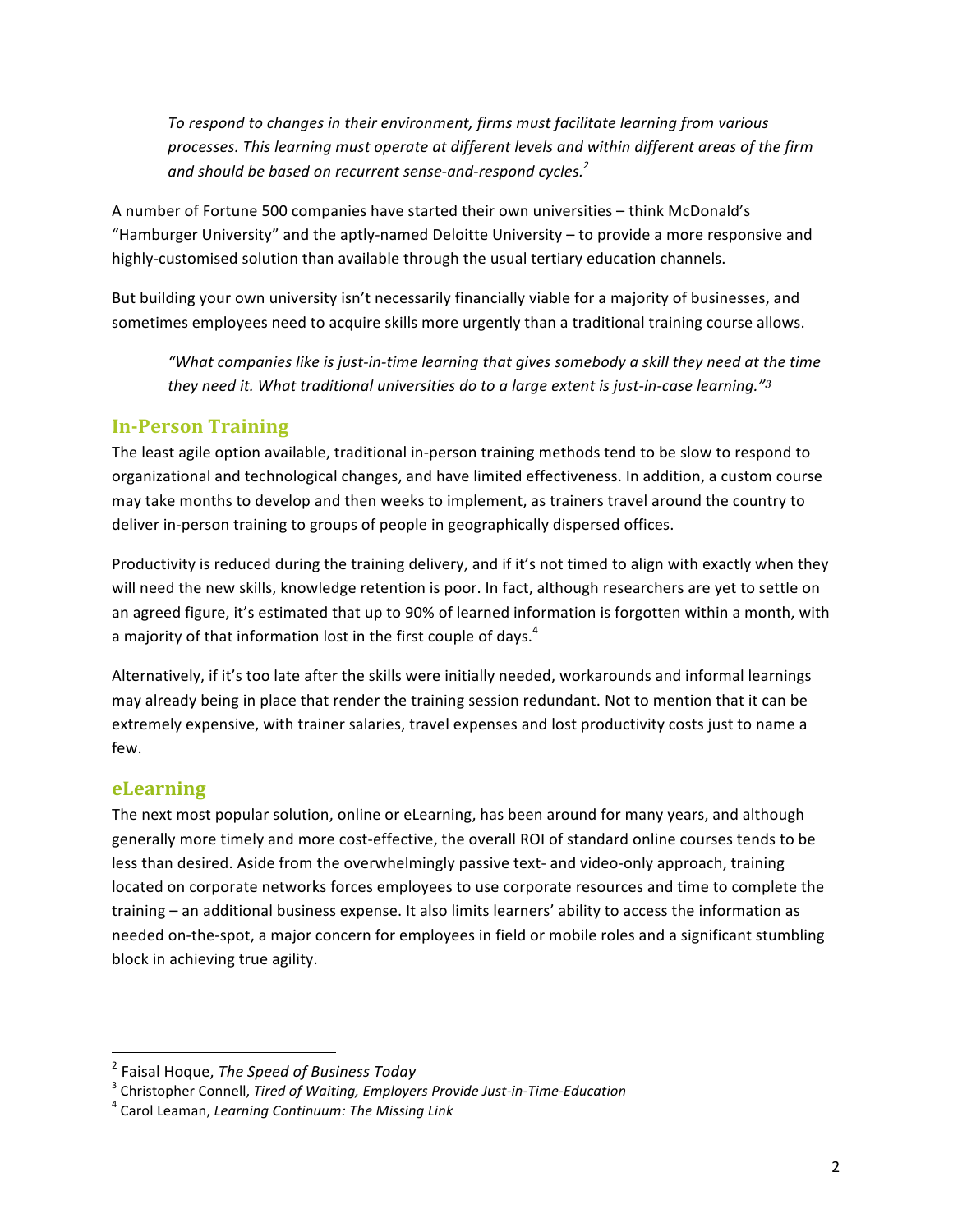#### **Custom Development**

Out-of-the-box training solutions may be quick to implement, but lack the customization necessary for truly effective training. Your learners may learn how to use the software, but do they understand the surrounding workflows and process that make it an effective tool in your organization? The best solutions enable not only rapid roll out, but rapid custom course creation too.

## **Just In Time Training**

Just-In-Time Training (JITT) is the key to training agility, as its use of modern technology allows for rapid implementation and quick, measurable results.

People learn well and fast when they need to learn—when they encounter specific skill or *knowledge gaps that prevent them from completing a task or achieving a desired tangible result. If* a training tool anticipates the learner's real-world skill and knowledge gaps and makes the right information easily available to fill those gaps as needed, it's just in time.<sup>5</sup>

Three characteristics in particular make JITT an effective approach in building an agile workforce<sup>6</sup>:

- The learner is in control of what and when they need to learn.
- Training can be accessed whenever and wherever it's needed.
- Content is directly related to the task at hand.

When these three qualities are combined in a comprehensive solution, alongside solid instructional design and educational psychology, knowledge retention is also improved, making the JITT solution not only timely, but effective – minimizing employee downtime and overall costs.

## **Evaluating a Tech-Based JITT Solution**

So how do you know what solution to choose for your business? There are some questions you should be asking as you go through the evaluation process. Doing these early on will make for a more streamlined implementation, broader adoption and improved – measurable – return on your investment.

#### **Rapid Rollout**

How quickly can you roll out your JITT solution across your workforce? Look for a solution provider that has an extensive library of existing course material, and the functionality to quickly and easily integrate custom elements. How will corporate knowledge be captured from your organization's subject-matter experts – will this require additional investment in tools and training to use the tools?

**Example:** Global eTraining (GeT) has thousands of hours of existing software and professional skills courses available immediately. With its drag-and-drop interface and proven effective course templates,

<u> 1989 - Johann Stein, fransk politiker (d. 1989)</u>

<sup>&</sup>lt;sup>5</sup> Bruce Tulgan, *Learning Just In Time* 

<sup>&</sup>lt;sup>6</sup> Margaret Riel, *Education in the 21<sup>st</sup> Century: Just-in-Time Learning or Learning Communities*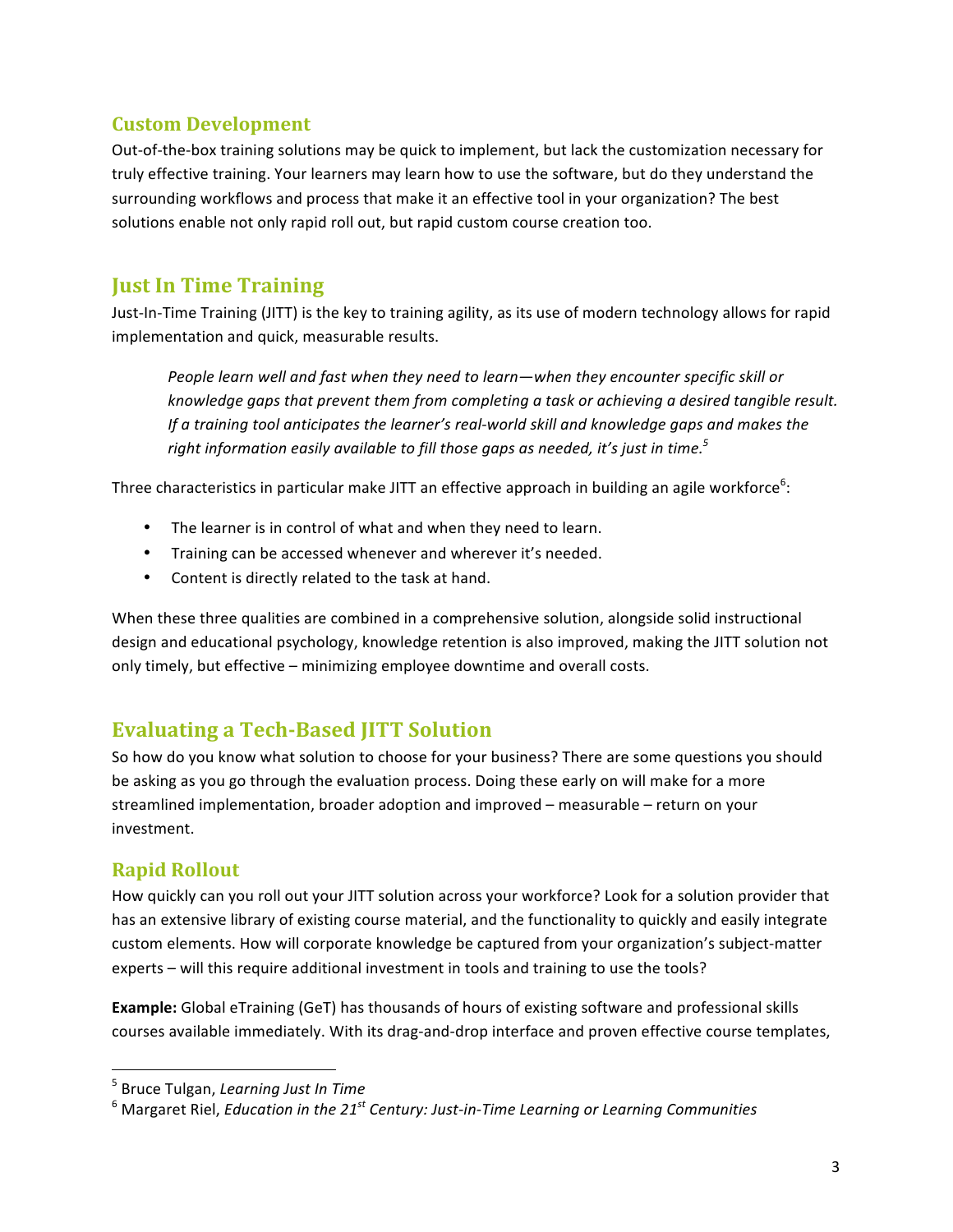The Generator knowledge capture and content authoring tool makes developing custom components quick and easy.

## Learning, eLearning and mLearning,

Is the training accessible when the learners need it – wherever they are? Look for a solution that is built on HTML5, as it's the only way to ensure that it will be fully functional on any web-enabled device: laptops, tablets and even smartphones. If you're looking to develop custom content, ensure that the authoring tools are also HTML5-based so that the unique corporate knowledge of your subject-matter experts can be captured wherever they are.

Courses developed on other (largely proprietary) platforms may not function adequately when mobile platforms are upgraded (which happens several times per year).<sup>7</sup> HTML5 is device-agnostic - it works in any modern web browser – making operating system upgrades irrelevant to its functionality.

**Example:** Built in HTML5, Global eTraining courses and the content authoring tool, The Generator, can be accessed on any web-enabled device connected to the internet - in an office or on a remote construction site.

## **The Right Knowledge**

Is the training easy to navigate? How easily can learners pinpoint the specific pieces of information they need? Look for a solution with 'chunked' information, where learners can easily locate specific pieces of information and learn them thoroughly as needed – maximising knowledge retention as well as time management.<sup>8</sup>

**Example:** GeT's closed-loop learning model means that topic modules are self-contained, and all learning styles are catered for within each module. Combined with the comprehensive course library, learners can pinpoint and access the exact piece of learning they need, exactly when and where they need it.

## **Effective Learning Methodology**

<u> 1989 - Johann Stein, fransk politiker (d. 1989)</u>

A robust educational psychology and instructional design basis is as fundamental to JITT success as the technology. In the online learning sector in particular, there are many providers with excellent technical credentials for course development, but no formal educational foundation or experience. Does your selected provider have educational psychologists and instructional designers on their payroll? Can they provide evidence of successful educational outcomes, rather than just successful delivery of educational technology?

**Example:** GeT's courses – and The Generator custom course templates – are built on almost 30 years' educational experience using the best in educational psychology and instructional design. The GeT Interactive learning methodology won 'Best Corporate/Workforce Development Solution' at the 2014

 $^7$ Dan Keckan, Mobile Learning War Heating Up – eLearning Authoring Tool Review

<sup>&</sup>lt;sup>8</sup> Maureen Murphy, Improving Learner Reaction, Learning Score and Knowledge Retention through the Chunking *Process in Corporate Training*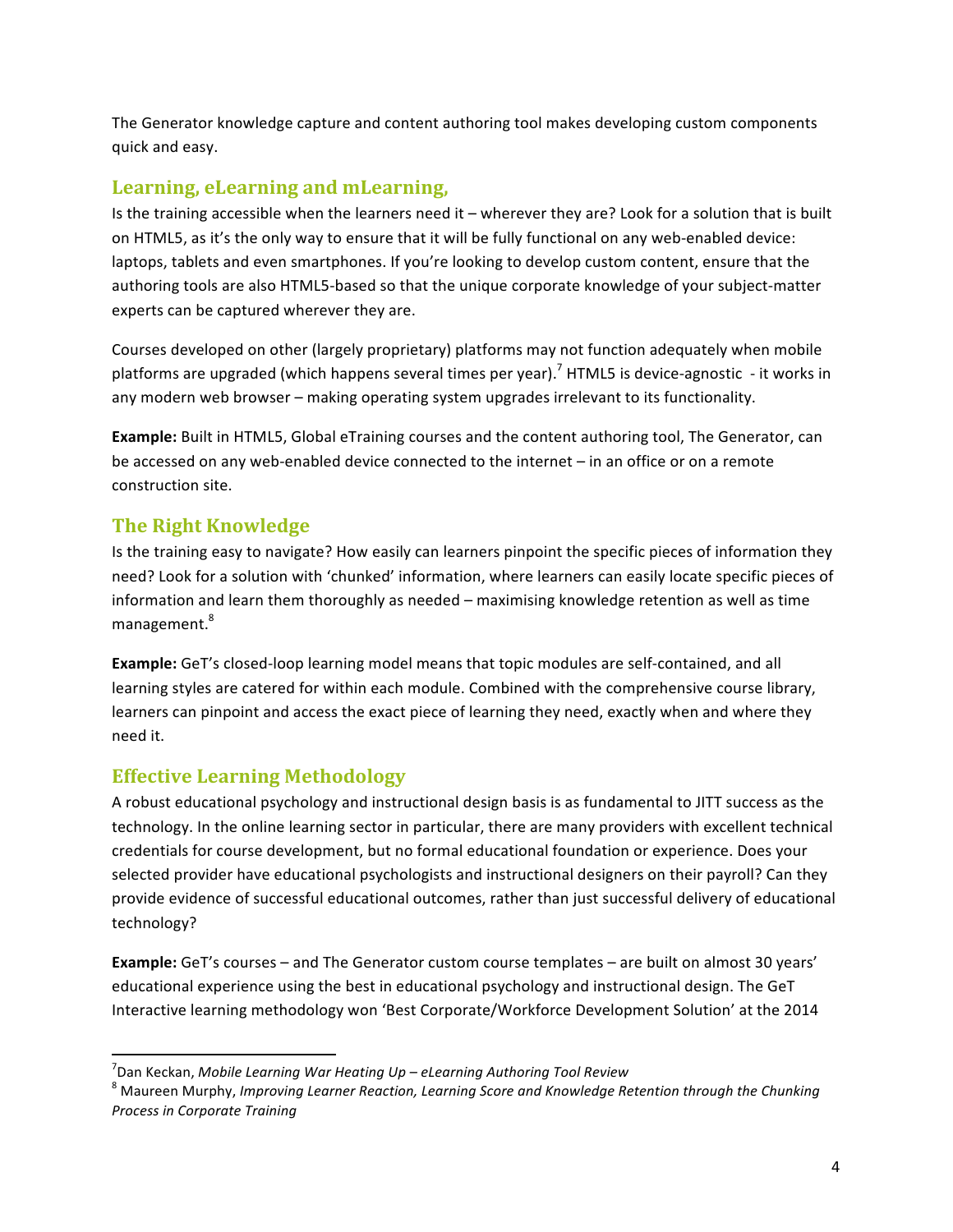SIIA CODIE Awards. The Generator is also the winner of the 2014 Canadian Awards for Training Excellence, as well as of the 2014Brandon Hall Excellence Award, receiving Gold in the Best Advance in Content Authoring Technology category.

#### **Customizable**

Your organization was not built using a cookie-cutter – organizational culture and corporate knowledge are unique to your business. Look for flexibility in JITT implementations. In addition to the core technical training resources, are there tools to capture corporate knowledge without taking subject-matter experts off their projects for extended periods of time? Do the tools allow for course development of a comparable quality to the existing eTraining?

**Example:** GeT's The Generator needs no training to use, allowing for rapid knowledge capture and custom content authoring. Using the same proven course templates and GeT Interactive learning methodology as the Global eTraining library of existing courses, they provide an experience consistent with technical training courses, and quality educational outcomes.

## **ROI and Reporting**

To evaluate the effectiveness of your training investment, your solution should have robust reporting facilities, and LMS integration. Reporting is key to evaluating ROI, and provides indicators for when rapid changes may be required, holding true to the nature of a genuinely agile organization.

**Example:** Global eTraining's technical platform provides comprehensive reporting tools for both existing and custom courses, as well as native integration with Absorb LMS, and custom integration for other LMS.

## **Support**

If you need help with rollout or technical issues, where can you find assistance? If you need to discuss custom implementation issues, is there an experienced eTraining associate you can contact? Do you want the support of the same person each time you call?

**Example:** Global eTraining provides comprehensive support, wherever your organization is across the globe, with access to eTraining specialists available to maximise rollout effectiveness.

## **Plan for the Future**

Technology is changing at a rate of knots, and technical training solutions need to keep up. Software upgrades are no longer released on an annual calendar – they are constant, released monthly, weekly, and even daily for some platforms. Ask your solutions provider about the regularity of course revisions and updates to reflect these changes. And how easy is it for you to review and update your custom material to respond to changing business conditions?

**Example:** Global eTraining works closely with companies such as Autodesk and Wiley to ensure course content is always current with the most recent software upgrades as soon after release as possible. Courses developed using The Generator can be easily updated as needed.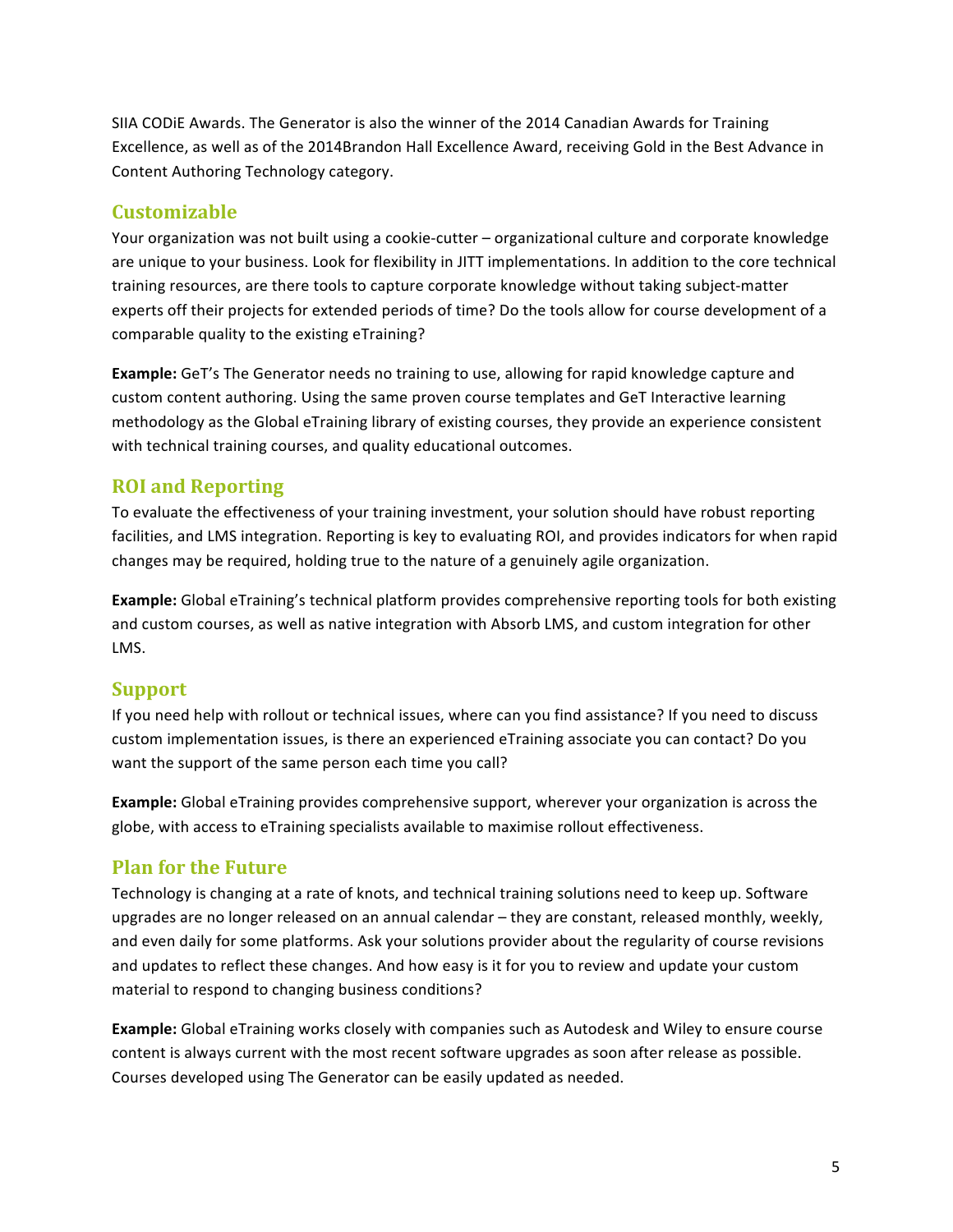## **Benefits**

There are a number of benefits to JITT that are especially visible in comparison to traditional training options.

- Onboard new staff faster, support rapid role and priority changes more effectively
	- $\circ$  New staff don't need to wait until the next scheduled onboarding courses are held, and they don't need to spend a week sitting at their desk watching hours of prepared online videos before they can start doing their job. With JITT, they can start work almost immediately, dipping in and out of training courses as the need arises.
- Keep existing staff up-to-date
	- $\circ$  Make upskilling a part of every day without removing staff from their duties. JITT allows them to slip learning into their daily schedule to maximise engagement, retention and efficiency.
- Minimise training expenses and maximise retention by only providing what's necessary when it's needed
	- $\circ$  Why develop a day-long training course, and then pay trainers to deliver it repeatedly when different staff may only need to know different elements? And if they're not going to use it straight away, they'll probably forget most of it within days. JITT can help by enabling staff to access only the information they need at the time they need it, minimising downtime, and maximising knowledge retention.
- Engage more effectively with millennial employees  $-$  no longer the workforce of the future
	- $\circ$  Millenials "want to learn skills in a nontraditional way, on their mobile devices and tablets," says Jeanne Meister, author of *The 2020 Workplace: How Innovative Companies Attract, Develop, and Keep Tomorrow's Employees Today.* "Now the whole issue and conversation is about using social media for informal, continuous learning." $9$

#### **Summary**

Perhaps the areatest challenge business leaders face today is how to stay competitive *amid constant turbulence and disruption.<sup>10</sup>*

Organizations need to implement a comprehensive learning strategy incorporating agile training solutions; quick, interactive training solutions to keep their workforce up-to-date with technology and skills, and to respond quickly and efficiently to the changing business conditions around them. Just-In-Time Training is the key to long term workforce agility, effectiveness and economic sustainability.

Work closely with your training partner to ensure that your training needs are met effectively and that your JITT solution truly enables the agile organization you're looking to build.

<u> 1989 - Johann Stein, fransk politiker (d. 1989)</u>

<sup>&</sup>lt;sup>9</sup> Christopher Connell, *Tired of Waiting, Employers Provide Just-in-Time-Education* 10 John Kotter. *Accelerate!*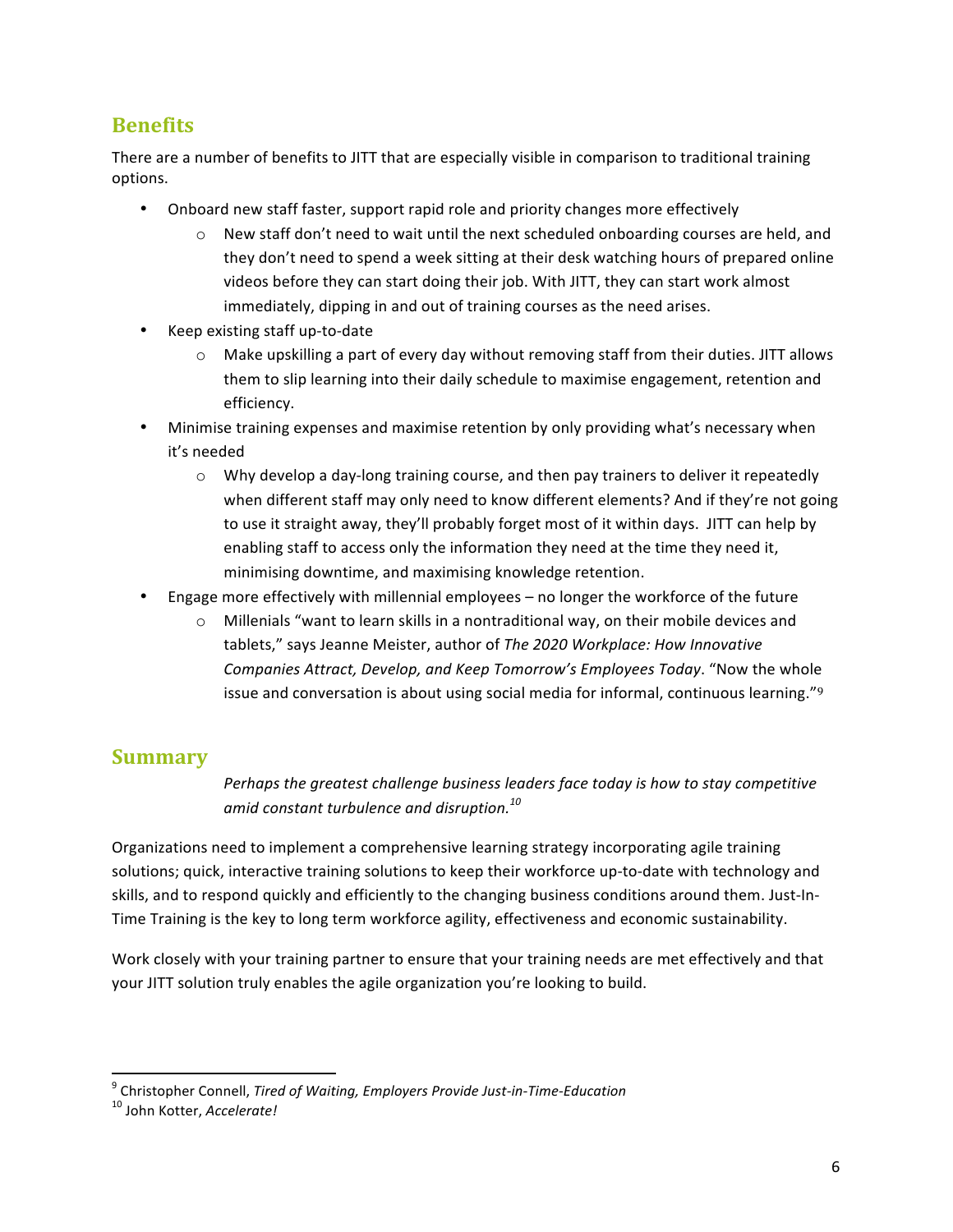# **About Global eTraining**

Global eTraining is an award-winning Canadian-based provider of comprehensive, integrated online learning solutions with over 25 years of experience in developing and delivering exceptional computerbased learning. We are a strategic training partner to some of the world's largest and most diverse multinational design, construction and software organizations, government bodies and educational institutions, and the global leader in developing and designing training for the 21st Century.

GeT Interactive courses are currently being delivered in 139 countries around the world, and the foundational learning methodology was named Best Corporate Learning/Workforce Development Solution in the 2014 SIIA CODIE Awards.

Learn skills faster. Retain knowledge longer. Apply to real-world projects better.

*Call today for a free demo 1-877-414-0200*